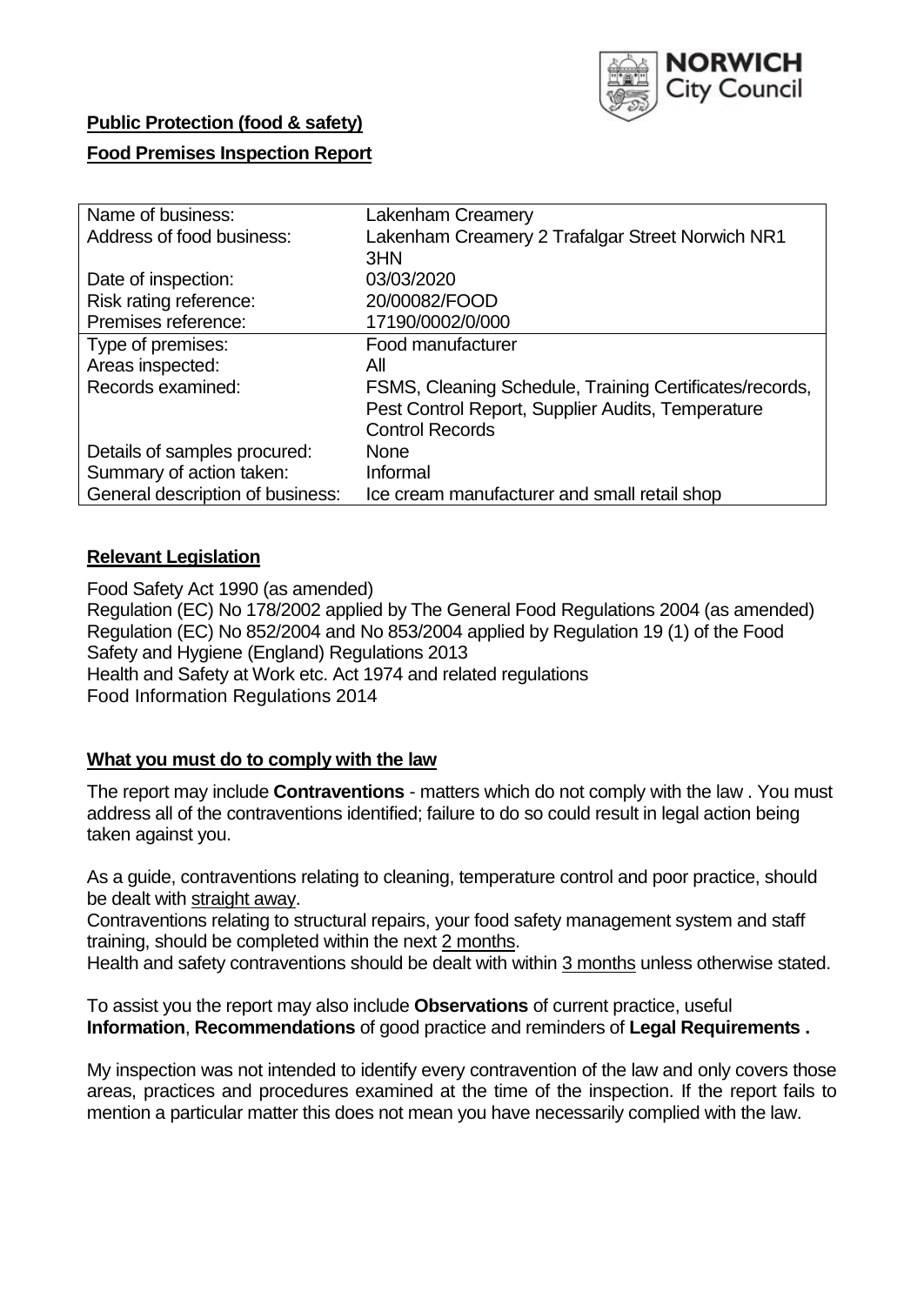# **FOOD SAFETY**

#### **How we calculate your Food Hygiene Rating:**

The food safety section has been divided into the three areas which you are scored against for the hygiene rating: 1. food hygiene and safety procedures, 2. structural requirements and 3. confidence in management/control procedures. Each section begins with a summary of what was observed and the score you have been given. Details of how these scores combine to produce your overall food hygiene rating are shown in the table.

| <b>Compliance Area</b>                     |          |                  |           | <b>You Score</b> |                |    |           |    |                |  |  |
|--------------------------------------------|----------|------------------|-----------|------------------|----------------|----|-----------|----|----------------|--|--|
| Food Hygiene and Safety                    |          |                  | 0         | 5                | 10             | 15 | 20        | 25 |                |  |  |
| <b>Structure and Cleaning</b>              |          |                  | $\Omega$  | 5                | 10             | 15 | 20        | 25 |                |  |  |
| Confidence in management & control systems |          |                  | $\bf{0}$  | 5                | 10             | 15 | 20        | 30 |                |  |  |
|                                            |          |                  |           |                  |                |    |           |    |                |  |  |
| <b>Your Total score</b>                    | $0 - 15$ | 20               | $25 - 30$ |                  | $35 - 40$      |    | $45 - 50$ |    | > 50           |  |  |
| <b>Your Worst score</b>                    | 5        | 10 <sup>10</sup> | 10        |                  | 15             |    | 20        |    | $\blacksquare$ |  |  |
|                                            |          |                  |           |                  |                |    |           |    |                |  |  |
| <b>Your Rating is</b>                      | 5        | $\overline{4}$   | 3         |                  | $\overline{2}$ |    |           |    | $\overline{0}$ |  |  |

Your Food Hygiene Rating is 5 - a very good standard



# **1. Food Hygiene and Safety**

Food hygiene standards are high. You demonstrated a very good standard of compliance with legal requirements. You have safe food handling practices and procedures and all the necessary control measures to prevent cross-contamination are in place. Some minor contraventions require your attention. **(Score 5)**

### Hand-washing

**Observation** I was pleased to see hand-washing was well managed.

### Personal Hygiene

**Observation** I was pleased to see that standards of personal hygiene were high.

#### Temperature Control

**Observation** I was pleased to see you were able to limit bacterial growth and/or survival by applying appropriate temperature controls at points critical to food safety and that you were monitoring temperatures.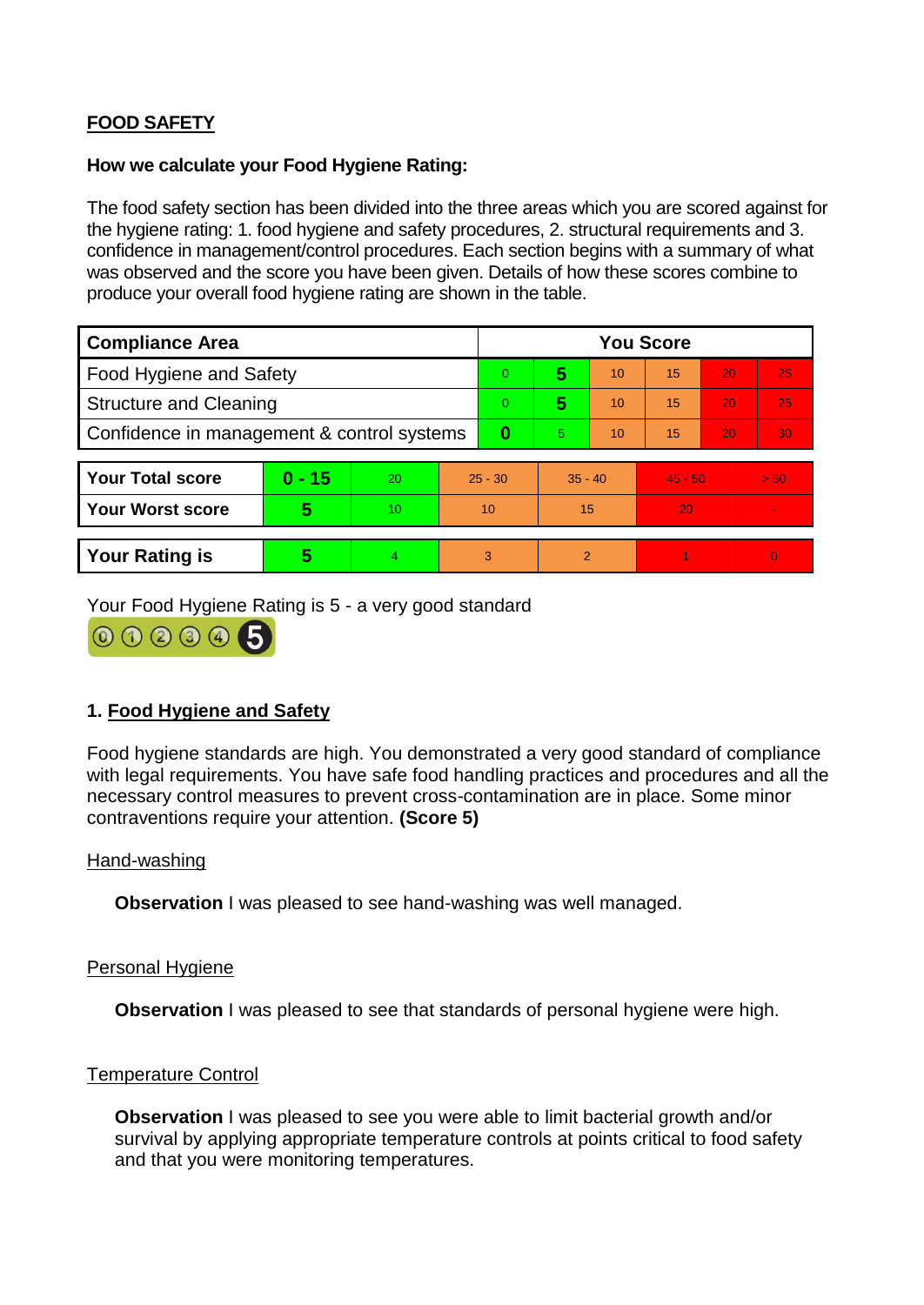## **2. Structure and Cleaning**

The structure facilities and standard of cleaning and maintenance are all of a good standard and only minor repairs and/or improvements are required. Pest control and waste disposal provisions are adequate. The minor contraventions require your attention. **(Score 5)**

### Cleaning of Structure

**Contravention** The following items could not be effectively cleaned and must be covered or made non-absorbent:

- walls
- floors
- ceiling

**Observation** Peeling paint in the dry store room, some damage also to the ceiling in main preparation area - discussed at the time of inspection.

### Cleaning Chemicals / Materials / Equipment and Methods

**Observation** I was pleased to see that the premises was kept clean and that your cleaning materials, methods and equipment were able to minimise the spread of harmful bacteria between surfaces.

### **Maintenance**

**Observation** Generally well maintained throughout with a few minor issues needing attention

### Pest Control

**Observation** I was pleased to see that the premises was proofed against the entry of pests and that pest control procedures were in place.

**Observation** You have a pest control contract in place and there is no evidence of pest activity on the premises.

### **3. Confidence in Management**

A food safety management system is in place and you comply fully with the law. Hazards to food are understood properly controlled managed and reviewed. Your records are appropriate and being maintained. All your staff are suitably supervised and trained. You have a very good track record. **(Score 0)**